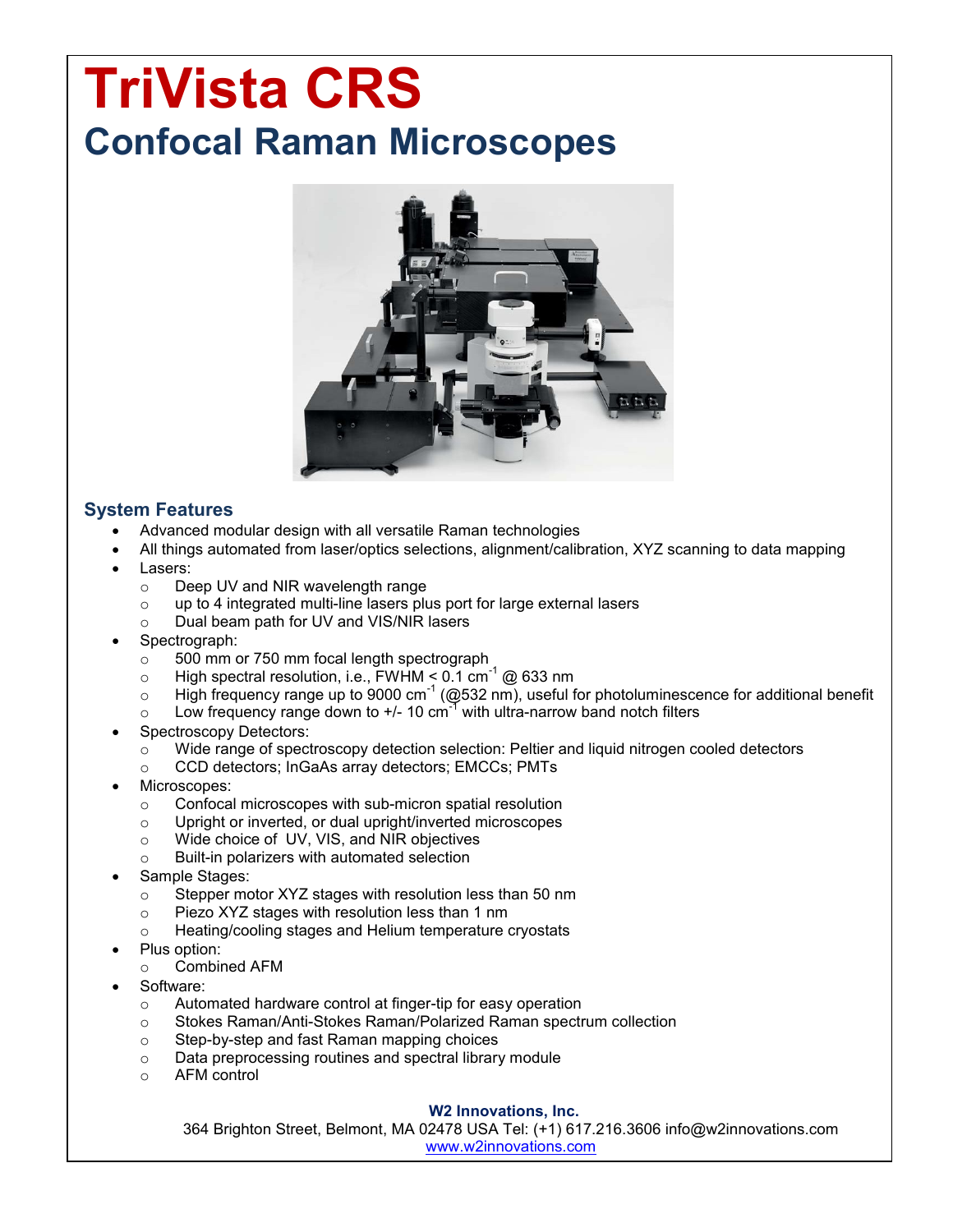# **TriVista CSR Confocal Raman Microscopes**

### **Lasers and Filters**

- Choices of deep UV to NIR lasers
- Up to 4 integrated multi-line lasers
- Additional port for external lasers
- Separated beam path for UV and VIS/NIR lasers
- Motorized laser selection
- Auto alignment and calibration
- Edge filters from UV to NIR
- Ultra-narrow band notch filters for 488, 514, 532, 633, 785, and 1064 nm lasers



## **Exceptional Resolution shown CCL<sup>4</sup> Spectrum Imaging corrected Spectrographs**



- Long 500 or 750 nm focal length for high resolution
- Image corrected optics with superior imaging quality for high resolution and multi-track applications
- Dual entrance and dual exit ports
- Interchangeable 3 Grating Turrets with 3 gratings
- Motorized slits with 0 3 mm width
- Optional silver or gold coated mirrors
- Choice of more than 100 gratings available for the optimal spectral range, throughput, and dispersion
- Stepping motor scanning system with microprocessor control providing superior precision and repeatability of wavelength positioning

## **Spectroscopy Detectors**

- Deep Peltier cooled detectors (down to -75  $^{\circ}$ C)
- Liquid nitrogen cooled detectors
- InGaAs array detectors
- EMCCDs for fastest Raman mapping
- Back illuminated eXcelon CCD detectors with lowest etaloning
- Photon Counting PMT systems

#### **Quantum Efficiency Curves of Different CCD Detectors**



**W2 Innovations, Inc.** 364 Brighton Street, Belmont, MA 02478 USA Tel: (+1) 617.216.3606 info@w2innovations.com www.w2innovations.com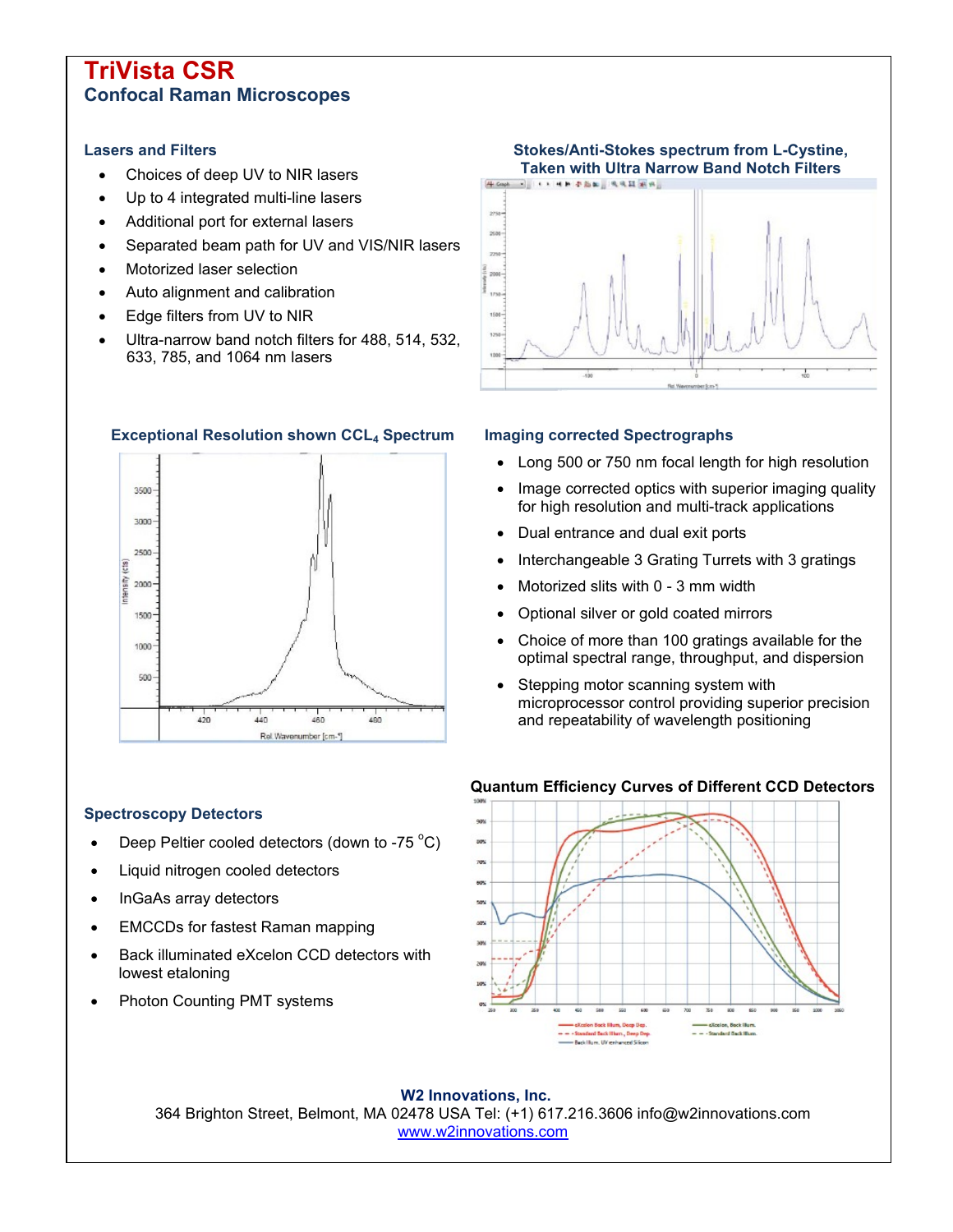# **TriVista CSR Confocal Raman Microscopes**

### **Microscope Features**

- Upright Olympus microscopes BX51WI
- Inverted Olympus microscopes IX71
- Dual (both upright and inverted) microscope
- Wide range of UV, VIS, and NIR objectives
- Long working distance objectives
- Motorized XYZ stages with resolution <50 nm
- Piezo XYZ stages with resolution <1 nm
- $\bullet$  Heating stages up to 1500 °C
- $\bullet$  Heating/cooling stages from -196 to 600 °C
- Helium temperature cryostats
- Combined Raman and AFM with Nanoics and JPK Instruments AFM systems
- Laser safety Class I option









Microscope Image Microscope Image AFM Image of Carbon Nanotube AFM plus Raman Image



# **Software Features**

- Spectrograph setup
- Auto alignment for laser input and Raman signal
- Wavelength and intensity calibration
- Temperature control for heating, cooling stages and cryostats
- Raman mapping with auto focus
- Step-by-step and fast Raman mapping
- Various post-processing routines
- Fluorescence and background subtraction
- Spectral library module
- Choices of data import and export formats





# **Hardware Setups and Laser Selection Fluorescence and Background Subtraction**